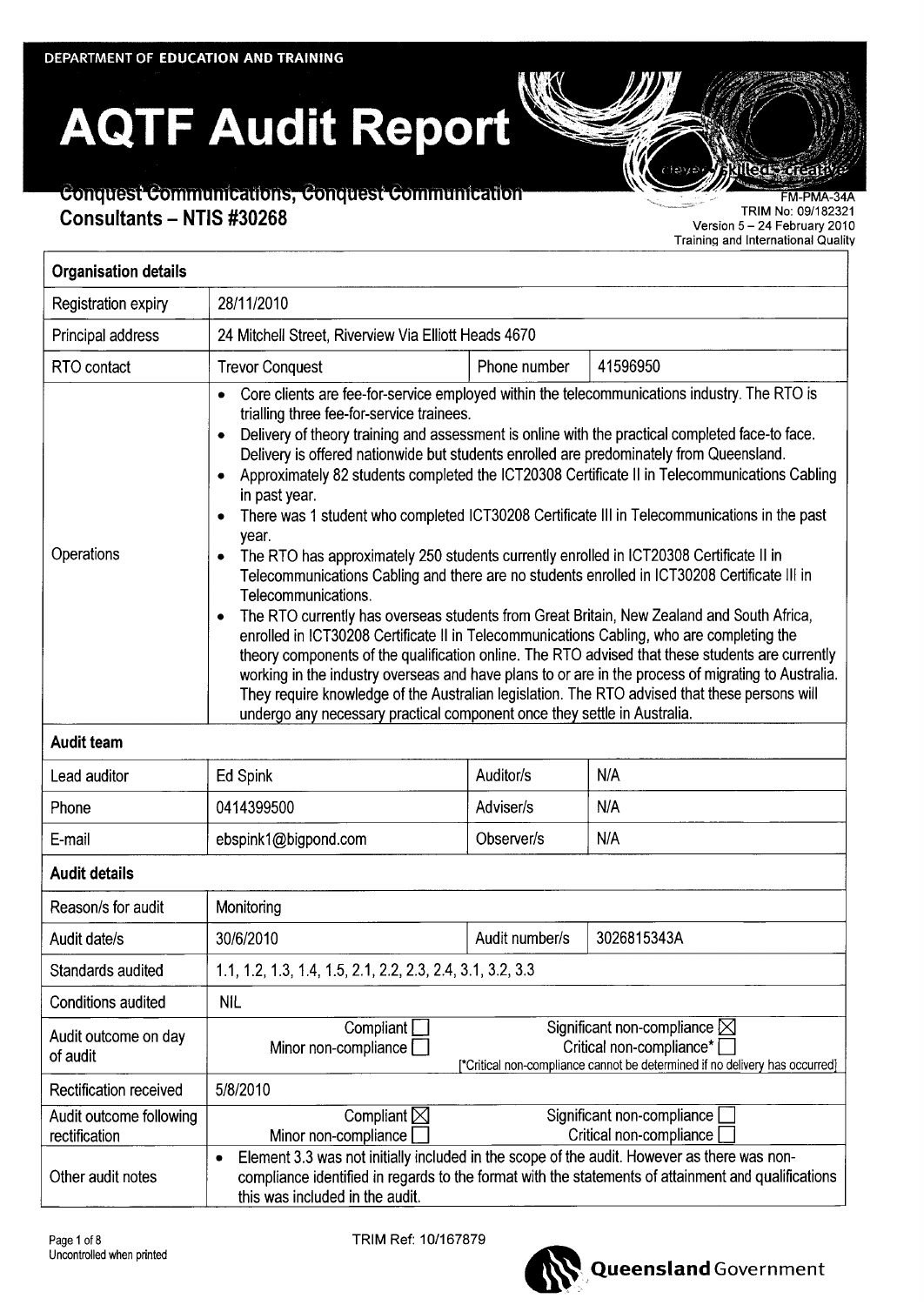

| <b>Focus of audit</b>    |                                              |           |                                                                                                               |  |
|--------------------------|----------------------------------------------|-----------|---------------------------------------------------------------------------------------------------------------|--|
| Code                     | <b>Qualification / Course / Unit title</b>   | Regulated | <b>Delivery venues</b>                                                                                        |  |
| <b>ICT20308</b>          | Certificate II in Telecommunications Cabling |           | Theory delivered                                                                                              |  |
| ICT30208                 | Certificate III in Telecommunications        |           | online and<br>practical<br>delivered face to<br>face at the RTO<br>premises or at<br>the clients<br>premises. |  |
|                          | Interviewee/s (incl. position)               |           |                                                                                                               |  |
| Trevor Conquest, Manager |                                              |           |                                                                                                               |  |

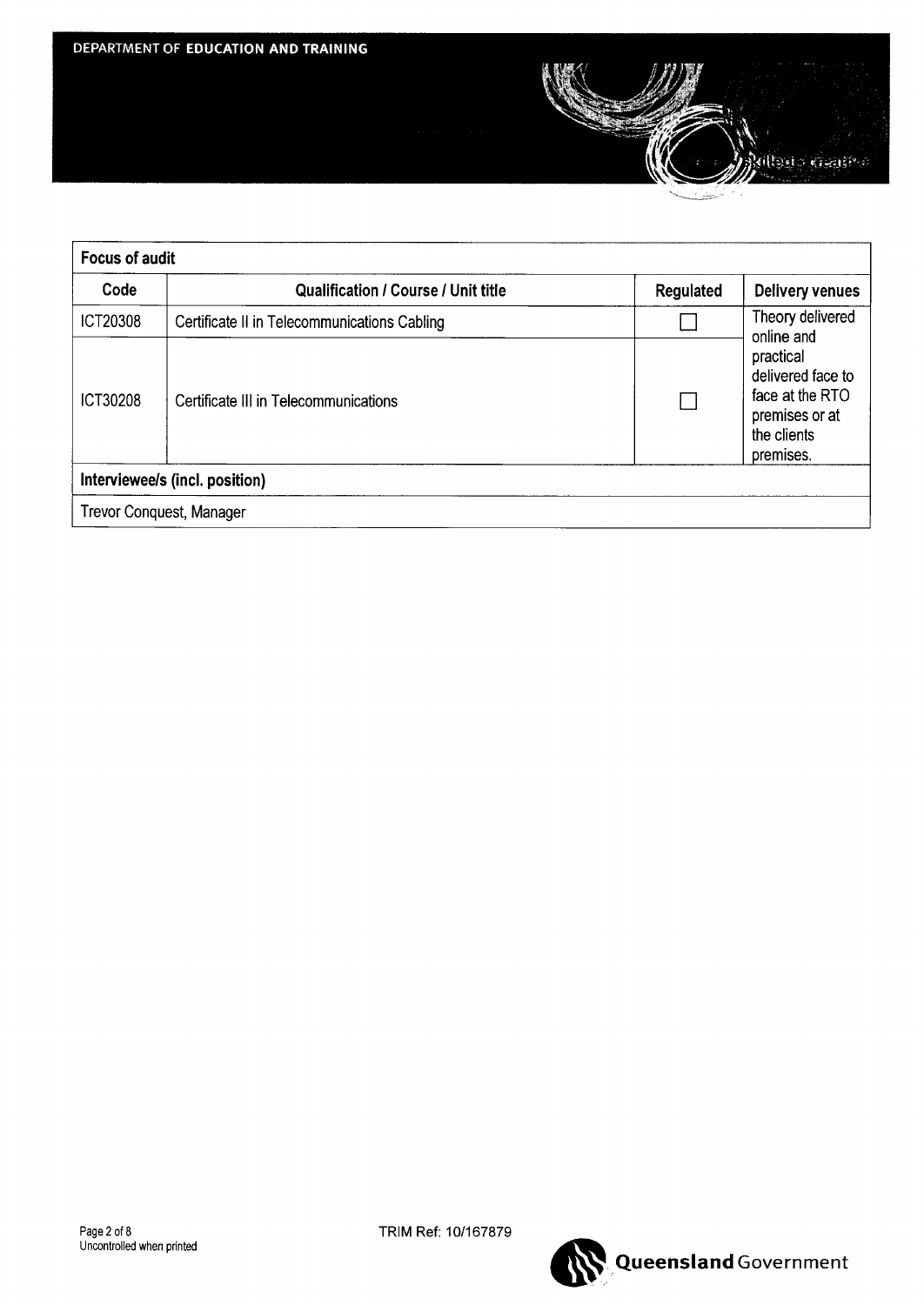|                                                                                                                                                                                                                                                                                                                          | <b>Elements</b>                                                                                                                                                                                                                                                                                                                                             | <b>Examined</b> |
|--------------------------------------------------------------------------------------------------------------------------------------------------------------------------------------------------------------------------------------------------------------------------------------------------------------------------|-------------------------------------------------------------------------------------------------------------------------------------------------------------------------------------------------------------------------------------------------------------------------------------------------------------------------------------------------------------|-----------------|
| 1.1                                                                                                                                                                                                                                                                                                                      | The RTO collects, analyses and acts on relevant data for continuous improvement of training and assessment.                                                                                                                                                                                                                                                 | ⊠               |
| 1.2 <sub>2</sub><br>developed in consultation with industry stakeholders.                                                                                                                                                                                                                                                | Strategies for training and assessment meet the requirements of the relevant Training Package or accredited course and are                                                                                                                                                                                                                                  | ⊠               |
| 1.3                                                                                                                                                                                                                                                                                                                      | Staff, facilities, equipment and training and assessment materials used by the RTO are consistent with the requirements of the<br>Training Package or accredited course and the RTO's own training and assessment strategies.                                                                                                                               | ⊠               |
| 1.4<br>Training and assessment are conducted by trainers and assessors who:<br>a)<br>b)<br>C)<br>of the RTO's services.                                                                                                                                                                                                  | have the necessary training and assessment competencies as determined by the National Quality Council or its successors<br>have the relevant vocational competencies at least to the level being delivered or assessed, and<br>continue developing their vocational and training and assessment competencies to support continuous improvements in delivery | ⊠               |
| 1.5<br>Assessment, including Recognition of Prior Learning (RPL):<br>meets the requirements of the relevant Training Package or accredited course<br>a)<br>is conducted in accordance with the principles of assessment and the rules of evidence<br>b)<br>meets workplace and, where relevant, regulatory requirements. |                                                                                                                                                                                                                                                                                                                                                             | ⊠               |
| <b>Audit findings</b>                                                                                                                                                                                                                                                                                                    |                                                                                                                                                                                                                                                                                                                                                             |                 |
| At time of audit:<br>$\Box$ Compliant<br>$\boxtimes$ Not Compliant                                                                                                                                                                                                                                                       | Following rectification received 5/8/2010:<br>$\boxtimes$ Compliant<br><b>Not Compliant</b>                                                                                                                                                                                                                                                                 |                 |

The RTO collects feedback from students using its own survey forms and the national quality indicators learner's survey forms, for the identification of improvements to training and assessment. These are sent out to every student at the completion of training. The RTO reviews each form when it is returned to identify any possible areas for improvement. The survey forms sighted at audit provided positive feedback. However, a comment on one of the survey forms suggests that the videos available online are too small. The RTO is in the process of improving the size of the videos. Feedback is also gathered verbally from students and employers and from the RTO's trainers/assessors. The complaints and appeals process is a further source of data for the identification of areas for continuous improvement.

The training and assessment strategies are outlined on the RTO's website. The theory training and assessment is delivered online. The practical training and assessment is delivered face to face. The clients targeted are electricians, security industry, ex−defence and persons currently working in the industry with a focus on the units of competency required by cablers for either restricted registration or open registration with the Australian Communications and Media Authority (ACMA). Industry consultation in the development of the training and assessment strategies has been sought from the RTO's external trainers/assessors who are currently working within the industry, employers and from the Queensland Telecommunications Training Committee (QTTC) of which Trevor Conquest attends meetings and is involved in an industry working committee. The training delivered is in a module format which has been derived from the NTC and NTE modules which were applicable to earlier electrical training packages. However these modules are still referenced on the ACMA website as being suitable for registration as a cabler. The training materials for each module have been mapped to the units of competency to ensure that the required training is completed. When students have completed the modules that are relevant to the Certificate I in Telecommunications Cabling they will have also attained two additional units of competency over and above the units required for the Certificate I in Telecommunications Cabling. These are *ICTTC016C Joint copper cable* and *ICTTC137A Install, maintain and modify customer premises communications cabling: ACA Open Rule. ICTTC137A Install, maintain and modify customer premises communications cabling: ACA Open Rule* is a unit referenced for registration on the ACMA website.

The RTO online system is operated from its premises. The RTO has suitable software systems for the delivery, monitoring and recording of training and management of student records. Practical is delivered either by Trevor Conquest or one of the RTO's regional trainers who have access to their own equipment. The RTO provided evidence of equipment and access to a variety of cabling examples at its premises.

Prior to the RTO engaging its regional trainers it requires trainers to first observe a training and assessment session held by Conquest Communications and then follows up with an observation of the trainer/assessor. The RTO keeps in contact with its regional trainers/assessors by phone and email and provides them with any changes to training and assessment materials, legislation and/or VET requirements. The regional trainers/assessors are given an instructors guide with a session plan for the training to be delivered and an observation checklist for the practical assessment. The RTO also provides videos to the regional trainers/assessors outlining any changes in the training. and assessment materials and process. The RTO currently



# **Queensland** Government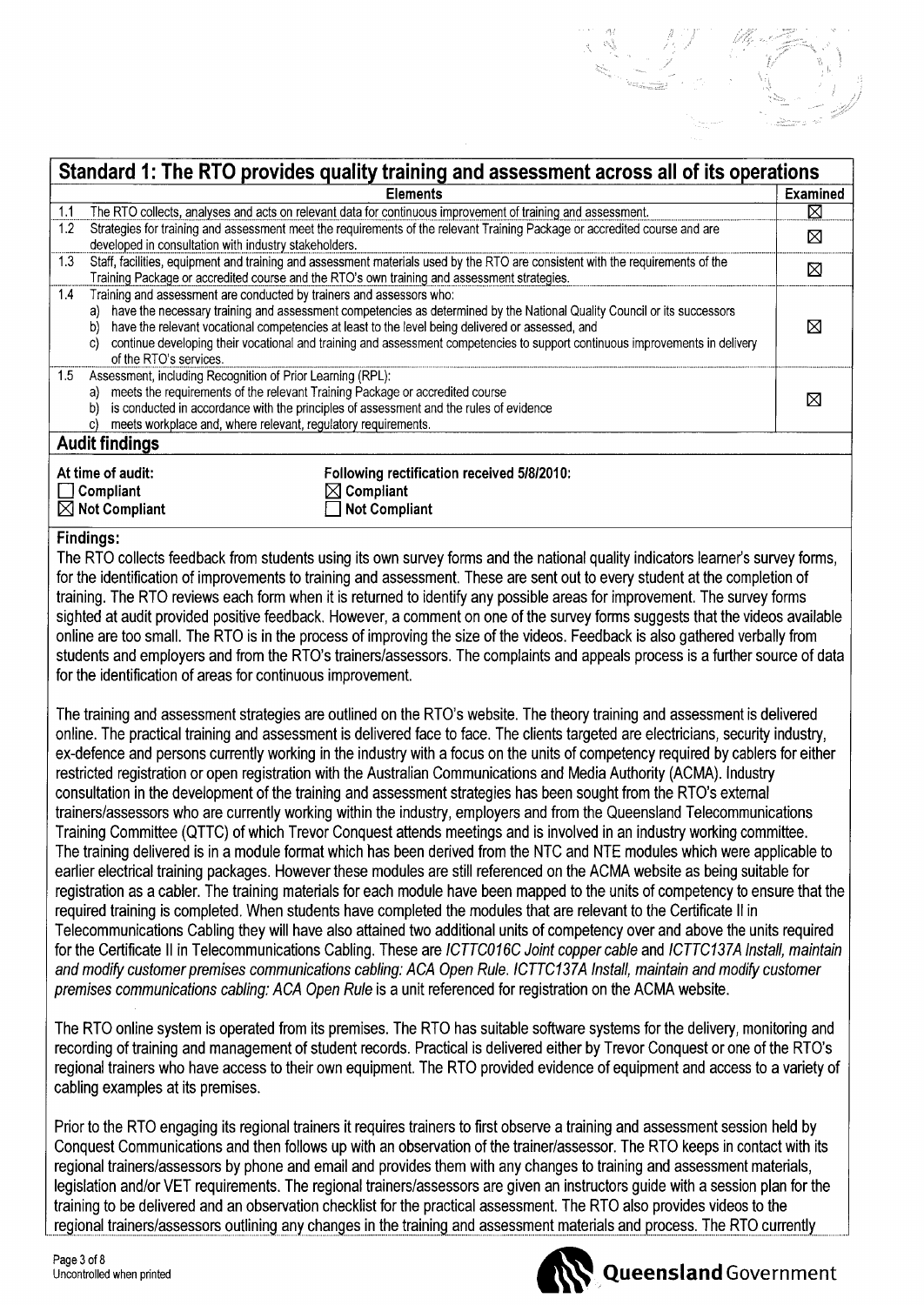has 14 regional trainers/assessors. These are located in a variety of states. The RTO advised that the trainers/assessors are under the supervision of Trevor Conquest. The RIO monitors the performance of the regional trainers by reviewing the documentation completed and returned to the RIO by the regional trainers/assessors and by reviewing client feedback.

As the training and assessment is delivered in a module based format the elements from the units of competency are spread through a number of modules. In the student files sighted the assessment is predominately RPL with gap training and assessment. The RTO interviews the applicant by phone to determine their level of knowledge and experience and advises them of the modules the student will need to complete. The students provide evidence of relevant qualifications/resumes by email however the evidence is not referenced against the units of competency to demonstrate how the assessor arrived at the assessment decision. The RIO advised that it is currently in the process of reviewing its process for the recording of the documentation it receives from each student with regards to RPL. However the RIO also advised that it has recently submitted its application for renewal of registration in which it has applied to transition to the equivalent qualifications in the new ICT10 training package and that it is holding off on changing any documentation until it is approved for the new training package.

The RIO advised that it had only completed one student in ICT30208 Certificate III in Telecommunications and this was through the RPL process. This was conducted on a trial basis to determine how the RTO would manage the delivery of this qualification.

## **Non−compliances:**

The course information on the website that details the training and assessment strategies is not current. The RTO is delivering ICT20308 Certificate II in Telecommunication. However the website still lists the qualification as ICT20302 Certificate II in Telecommunications Cabling. The units of competency listed are 'C' units whereas they should be 'D' units. The change to the units was the introduction of employability skills. Also the unit of competency *ICTTC141E3 Work effectively in a telecommunication technology team* is not listed in the required units. However the RIO was able to demonstrate where this unit is covered in the training/assessment.

There is no evidence of the qualifications or experience of the regional trainers/assessors engaged in the delivery and assessment of the practical component of the course, or the supervision arrangements for those who do not have the relevant training and assessment qualifications.

## **ICT20308 Certificate l in Telecommunications Cabling**

*ICTTC006D Place and secure cable*

*ICTTC005D Install cable support systems.*

The assessments consist of an online theory assessment, a face to face practical assessment and RPL. The issues identified are:

- As the assessments are based around modules there was no evidence sighted to demonstrate how the assessments align to the units of competency to demonstrate the validity of the assessment.
- The online theory questions are randomly selected and require 70% for successful completion. The random selection of questions and the 70% pass mark does not ensure that students are competent in all aspects of the required knowledge.
- The student documentation (qualifications and resumes) submitted for RPL have not been referenced to the units of competency to demonstrate how the assessor arrived at the assessment decision.

# **ICT30208 Certificate III in Telecommunications**

*ICTTC010D Place, secure and terminate customer premises optical fibre cable*

*ICTTC013D Perform an accurate customer premises cable and system test*

The RIO has completed one student, Wain Rath, in ICT30208 Certificate III in Telecommunications. This was completed through the RPL process. The RIO had gathered copies of relevant certificates from the candidate but there was no evidence to show how these had been aligned to the relevant units of competency to demonstrate the student's competence. The RIO advised that the student had completed live work at the RTO's premises at which the applicant demonstrated the appropriate skills. However there was no evidence to demonstrate the types of tasks completed or how these and the supplied qualifications/industry courses attended aligned to the units if competency. Therefore there was no evidence to demonstrate how the assessor had arrived at his decision.

## **Implications for training/assessment quality:**



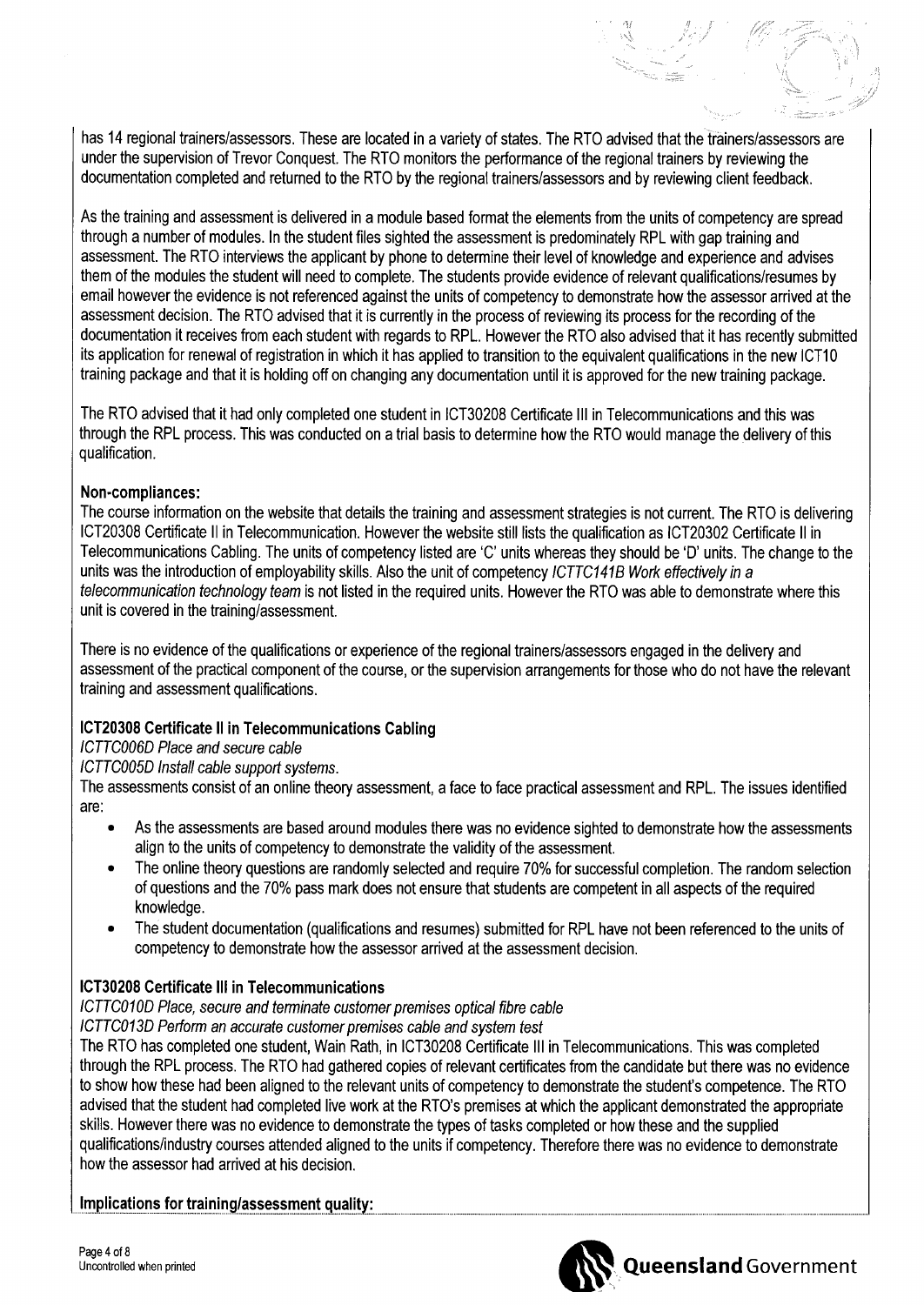The non compliances identified in relation to the assessments are considered significant as these issues impact on the quality of the assessment outcomes as persons being assessed may be deemed competent when they are not.

## **Rectification required:**

The RTO is required to amend the training and assessment strategies, detailed on its website, to ensure the information is current. However, as the RTO has recently applied for renewal of its registration as an RTO and in its application has applied to transition to the new qualifications in the ICT10 training package. The RTO is required to provide evidence of a commitment to the upgrading of its website to identify the new qualifications and respective units of competency once the transition is approved.

The RTO is required to provide evidence of the qualifications and experience of the regional trainers/assessors engaged for the delivery of the practical component of the training to demonstrate that they meet the National Quality Council requirements for trainers/assessors. This includes evidence of currency in relation to vocational experience and knowledge of the VET sector and any supervisory arrangements that are in place for those trainers/assessors who do not have the appropriate training and assessment qualification.

## **ICT20308 Certificate ll in Telecommunications Cabling**

*ICTTC006D Place and secure cable*

*ICTTC005D Install cable support systems.*

The RTO is required to provide the following evidence for the assessments relating to the units of competency listed above:

- Evidence to demonstrate how the assessments align to the units of competency to demonstrate the validity of the assessment.
- Evidence of how the RTO will ensure that students fully demonstrate they are competent in all aspects of the required knowledge.
- If gaps are identified in the alignment of the assessments to the units of competency the RTO is to provide evidence of amended assessments to fill these gaps.

# **ICT30208 Certificate III in Telecommunications**

*ICTTC010D Place, secure and terminate customer premises optical fibre cable ICTTC013D Perform an accurate customer premises cable and system test* The RTO is required to provide evidence of the following:

- How it determined Wain Rath as being competent in the above units of competency.
- An action plan outlining the actions and timeframes for the development of suitable documentation for the recording of RPL evidence to demonstrate how the assessor arrived at the assessment decision for the qualifications applied for from the ICT10 training package.
- An action plan that will demonstrate the time frames in which it will validate its training and assessment materials for the ICT10 package.

## **Rectification evidence received 5/8/2010:**

The RTO amended the training and assessment strategies, detailed on its website to reflect the current Training Package. The RTO advised by email that it plans to transition to the CT10 Training Package by February 2011.

The RTO provided evidence of the qualifications of its regional trainers/assessors. All regional trainers/assessors are currently working in the industry and thereby maintain their industry currency. The RTO provided evidence of how it supervises all of the regional trainers/assessors. These supervisory arrangements adequately address the supervision requirements for those trainers/assessors who do not hold the appropriate training and assessment qualification.

# **ICT20308 Certificate l in Telecommunications Cabling**

*ICTTC006D Place and secure cable*

## *ICTTC005D Install cable support systems.*

The RTO provided evidence for the assessments relating to the units of competency listed above that demonstrated how the assessments align to the units of competency to demonstrate the validity of the assessment and how the RTO will ensure that students fully demonstrate they are competent in all aspects of the required knowledge.

## **ICT30208 Certificate III in Telecommunications**

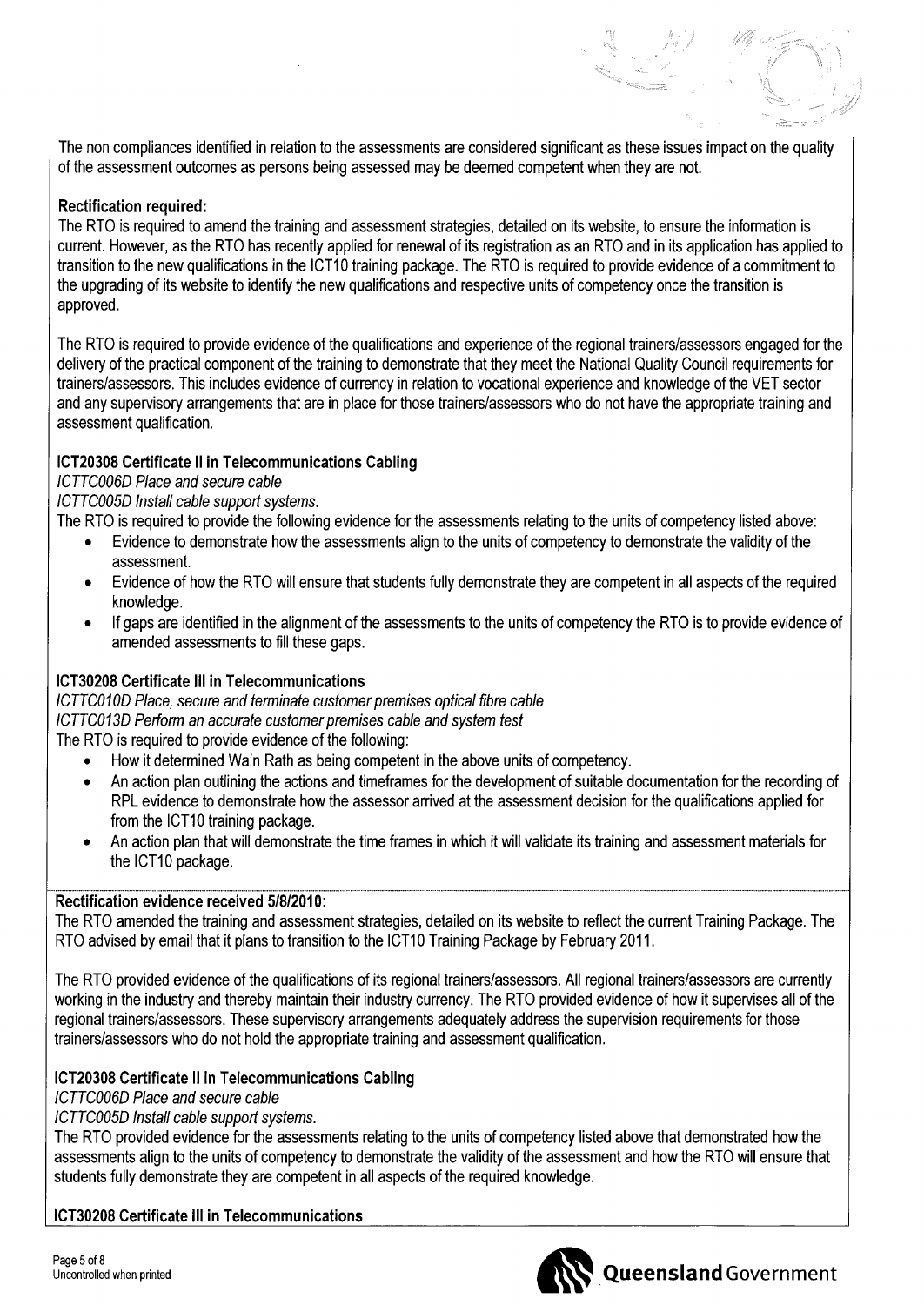*ICTTC010D Place, secure and terminate customer premises optical fibre cable ICTTC013D Perform an accurate customer premises cable and system test* The RTO provided evidence of how Wain Rath was determined competent in all the units of competency granted in the qualification.

The following evidence requirement was changed to an opportunity for improvement following the proof reading of the report. These were mistakenly left in the report by the lead auditor and were not required as part of the rectification evidence. The lead auditor did not provide the RTO with a template for an action plan.

- An action plan outlining the actions and timeframes for the development of suitable documentation for the recording of RPL evidence to demonstrate how the assessor arrived at the assessment decision for the qualifications applied for from the ICT10 training package.
- An action plan that will demonstrate the time frames in which it will validate its training and assessment materials for the ICT10 package.

### **Strengths**

• Nil identified

## **Opportunities for Improvement**

As the RTO is applying to transition to the new qualification in the ICT10 training package it is strongly recommended that the RTO undertake a validation of all its assessments, against the units of competency within the new qualifications applied for, once the transition has been approved.

# **Standard 2: The RTO adheres to principles of access and equity and maximises outcomes for its clients**

|                       | <b>Elements</b>                                                                                                                                                                    | Examined |
|-----------------------|------------------------------------------------------------------------------------------------------------------------------------------------------------------------------------|----------|
| 2.1                   | The RTO continuously improves client services by collecting, analysing and acting on relevant data.                                                                                | ⊠        |
| 2.2                   | Before clients enrol or enter into a contract, the RTO informs them about the training, assessment and support services to be<br>provided, and about their rights and obligations. | ⊠        |
| 2.3                   | Employers and other parties who contribute to each learner's training and assessment are engaged in the development, delivery and<br>monitoring of training and assessment.        | ⊠        |
| 2.4                   | Learners receive training, assessment and support services that meet their individual needs.                                                                                       | ⊠        |
| 2.5                   | Learners have timely access to current and accurate records of their participation and progress.                                                                                   |          |
| 2.6                   | Complaints and appeals are addressed efficiently and effectively.                                                                                                                  |          |
| <b>Audit findings</b> |                                                                                                                                                                                    |          |
|                       | Addison of cooling                                                                                                                                                                 |          |

| At time of audit:         | Following rectification received 5/8/2010: |
|---------------------------|--------------------------------------------|
| $\Box$ Compliant          | $\boxtimes$ Compliant                      |
| $\boxtimes$ Not compliant | Not Compliant                              |

#### **Findings:**

The RTO collects feedback from students using its own survey forms and the national quality indicators learner's survey for the identification of improvements to client services. These are sent out to every student at the completion of training. Feedback is also gathered verbally from students and employers and from the RTO's regional trainers/assessors. The feedback is analysed to determine any improvements that may be required.

The RTO provides information to clients regarding training and assessment, support services and the client's rights and obligations on its website.

The RTO has enrolled 3 trainees in ICT20308 Certificate II in Telecommunications Cabling. The practical training is conducted in the workplace. The RTO has implemented a training plan outlining the responsibilities of each party to the training contract. The RTO monitors the student's progress via phone calls and visits to the trainee and employer.

The RTO interviews each client to determine their learning needs and the level of RPL that may be granted. This is usually undertaken via a phone call. This was evidenced by phone conversations the RTO had with prospective clients during the audit. Information is also provided on the RTO's website that allows clients to determine the units of competency/qualification

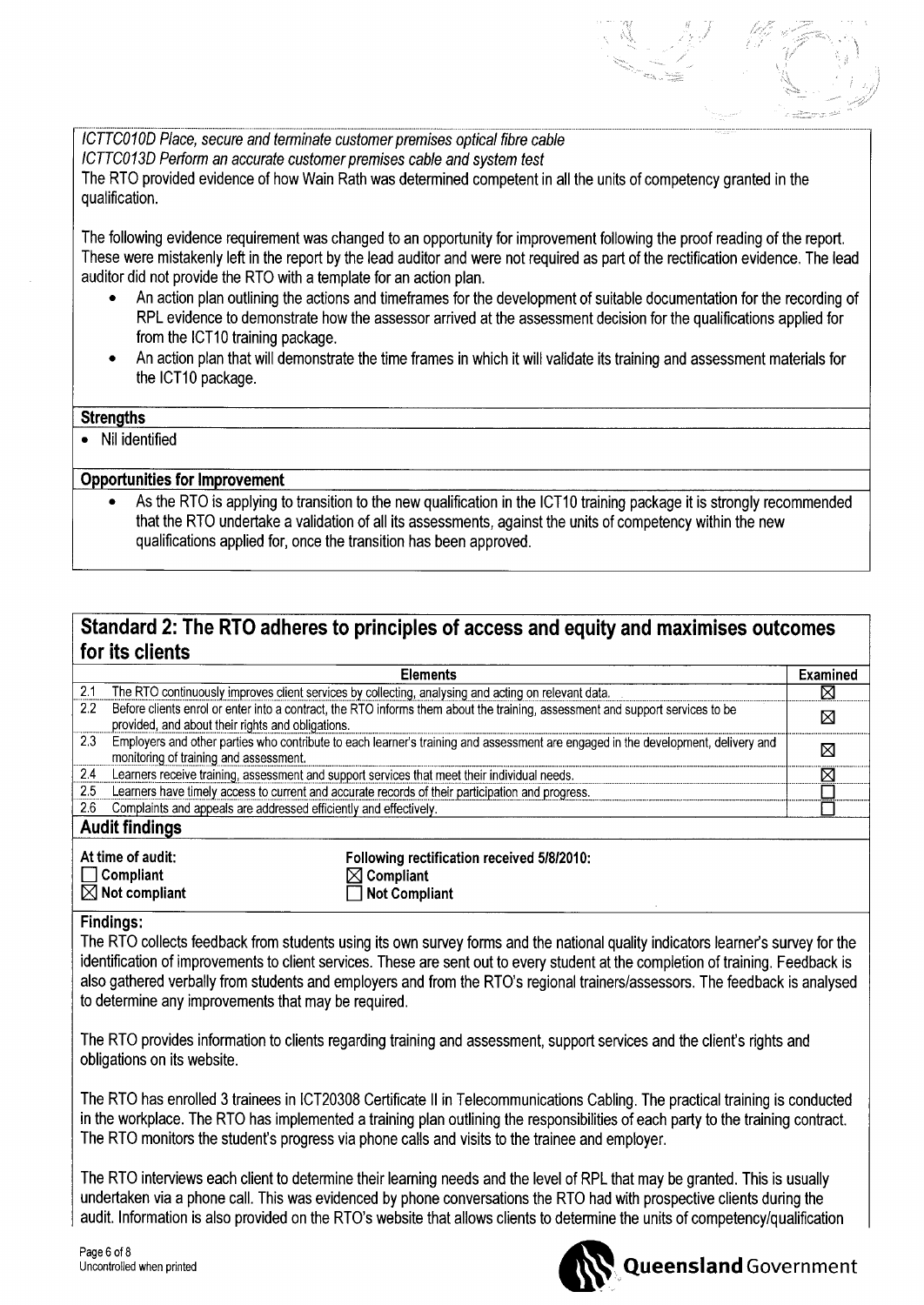that they will need to enrol in to meet registration requirements for ACMA.

# **Non−compliances:**

The course and unit information on the website available to students is not current. The RTO is delivering ICT20308 Certificate II in Telecommunication. However the website still lists the qualification as ICT20302 Certificate II in Telecommunications Cabling. The units of competency listed are 'C' units whereas they should be 'D' units. The change to the units was the introduction of employability skills. Also the unit of competency *ICTTC1418 Work effectively in a telecommunication technology team* is not listed in the required units.

Also, when students have completed the modules that are relevant to the Certificate II in Telecommunications Cabling they will have also attained two additional units of competency over and above the units required for the Certificate II in Telecommunications Cabling. These are *ICTTC016C Joint copper cable* and *1CTTC137A Install, maintain and modify customer premises communications cabling: ACA Open Rule. ICTTC137A Install, maintain and modify customer premises communications cabling: ACA Open Rule* is a unit referenced for registration on the ACMA website. It is not clear to the student that these units are additional units over and above the requirements for the qualification.

# **Rectification required:**

The RTO is required to amend the course information, detailed on its website, to ensure the information is current and clearly outlines which units of competency are required for the ICT20308 Certificate II in Telecommunications and which additional units are achieved as a result of completing the training. However, as the RTO has recently applied for renewal of its registration as an RTO and in its application has applied to transition to the new qualifications in the ICT10 training package. The RTO is required to provide evidence of a commitment to the upgrading of its website to identify the new qualifications and respective units of competency once the transition is approved.

## **Rectification evidence received 5/8/2010:**

The RTO amended the course information, detailed on its website to reflect the current Training Package and inform students of which additional units are achieved as a result of completing the training. The RTO advised by email that it plans to transition to the ICT10 Training Package by February 2011.

## **Strengths**

• Nil identified

## **Opportunities for Improvement**

• Nil identified

# **Standard 3: Management systems are responsive to the needs of clients, staff and stakeholders, and the environment in which the RTO operates**

|                                                                                                                                            | <b>Elements</b>                                                                                               | <b>Examined</b> |
|--------------------------------------------------------------------------------------------------------------------------------------------|---------------------------------------------------------------------------------------------------------------|-----------------|
| The RTO uses a systematic and continuous improvement approach to the management of operations.<br>3.1                                      |                                                                                                               | ⊠               |
| The RTO monitors training and/or assessment services provided on its behalf to ensure that they comply with all aspects of the AQTF<br>3.2 |                                                                                                               | ⊠               |
| 2007 Essential Standards for Registration.                                                                                                 |                                                                                                               |                 |
| 3.3 The RTO manages records to ensure their accuracy and integrity.                                                                        |                                                                                                               | ⊠               |
| <b>Audit findings</b>                                                                                                                      |                                                                                                               |                 |
| At time of audit:<br>$\Box$ Compliant<br>$\boxtimes$ Not Compliant                                                                         | Following rectification received 5/8/2010:<br>$\boxtimes$ Compliant<br>$\overline{\phantom{a}}$ Not Compliant |                 |
|                                                                                                                                            |                                                                                                               |                 |

## **Findings:**

The RTO gathers data to identify improvements to its management system through student feedback, trainer/assessor feedback, complaints and from day to day issues identified by Trevor Conquest who is the sole manager of the RTO responsible for all operations. The RTO has a documented management system for the operation of its business. The RTO demonstrated how it identified a need and implemented the action to amend its student database. The RTO is currently in communication with its IT consultant to ensure the new database conforms to the latest AVETMISS requirements.